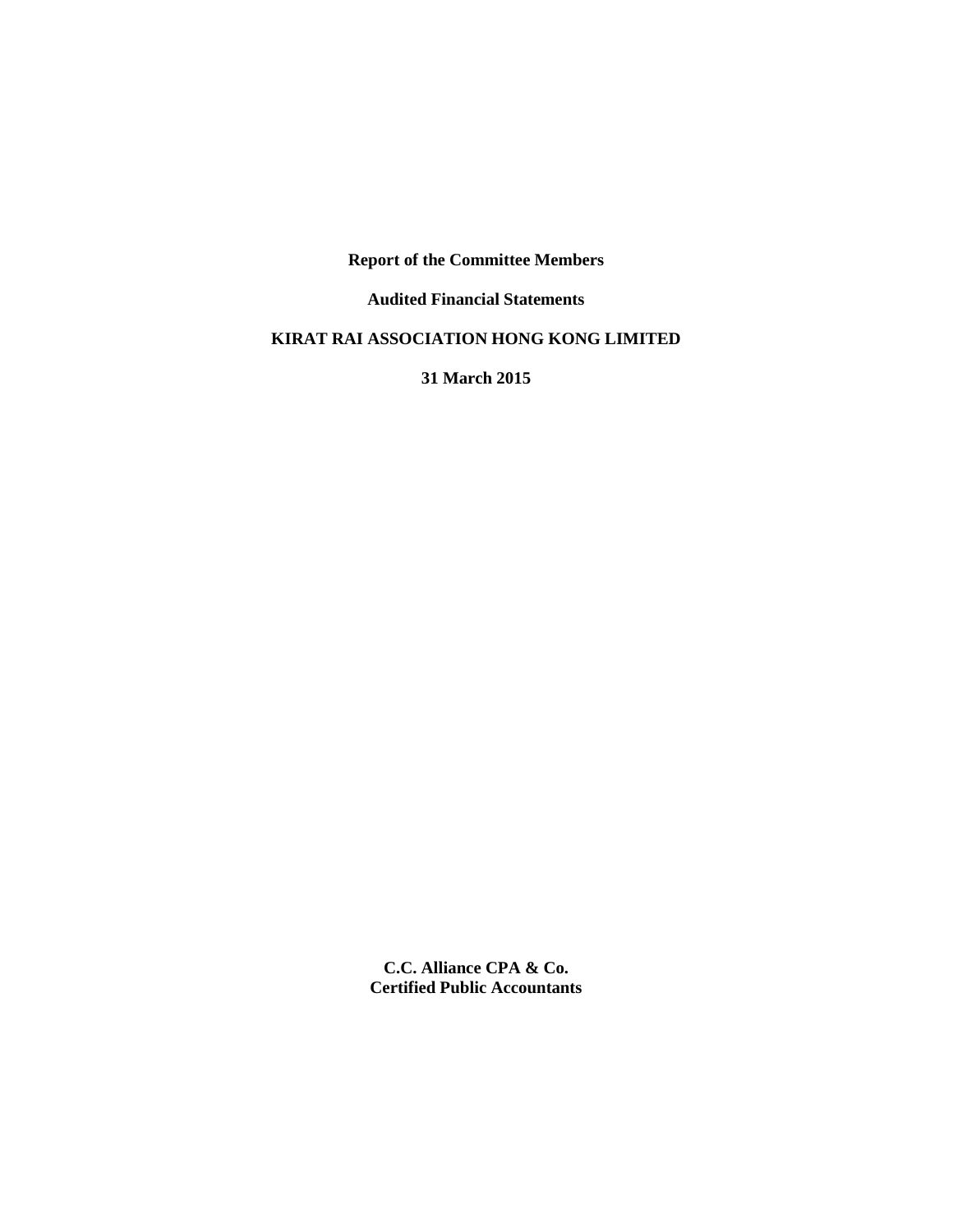# **CONTENTS**

|                                                                      | Pages |
|----------------------------------------------------------------------|-------|
| REPORT OF THE COMMITTEE MEMBERS                                      | 1     |
| <b>INDEPENDENT AUDITORS' REPORT</b>                                  | 2     |
| AUDITED FINANCIAL STATEMENTS                                         |       |
| Income and expenditure account                                       | 3     |
| Statement of financial position                                      | 4     |
| Statement of changes in funds                                        | 5     |
| Cash flow statement                                                  | 6     |
| Accounting policies and<br>explanatory notes to financial statements | 7-9   |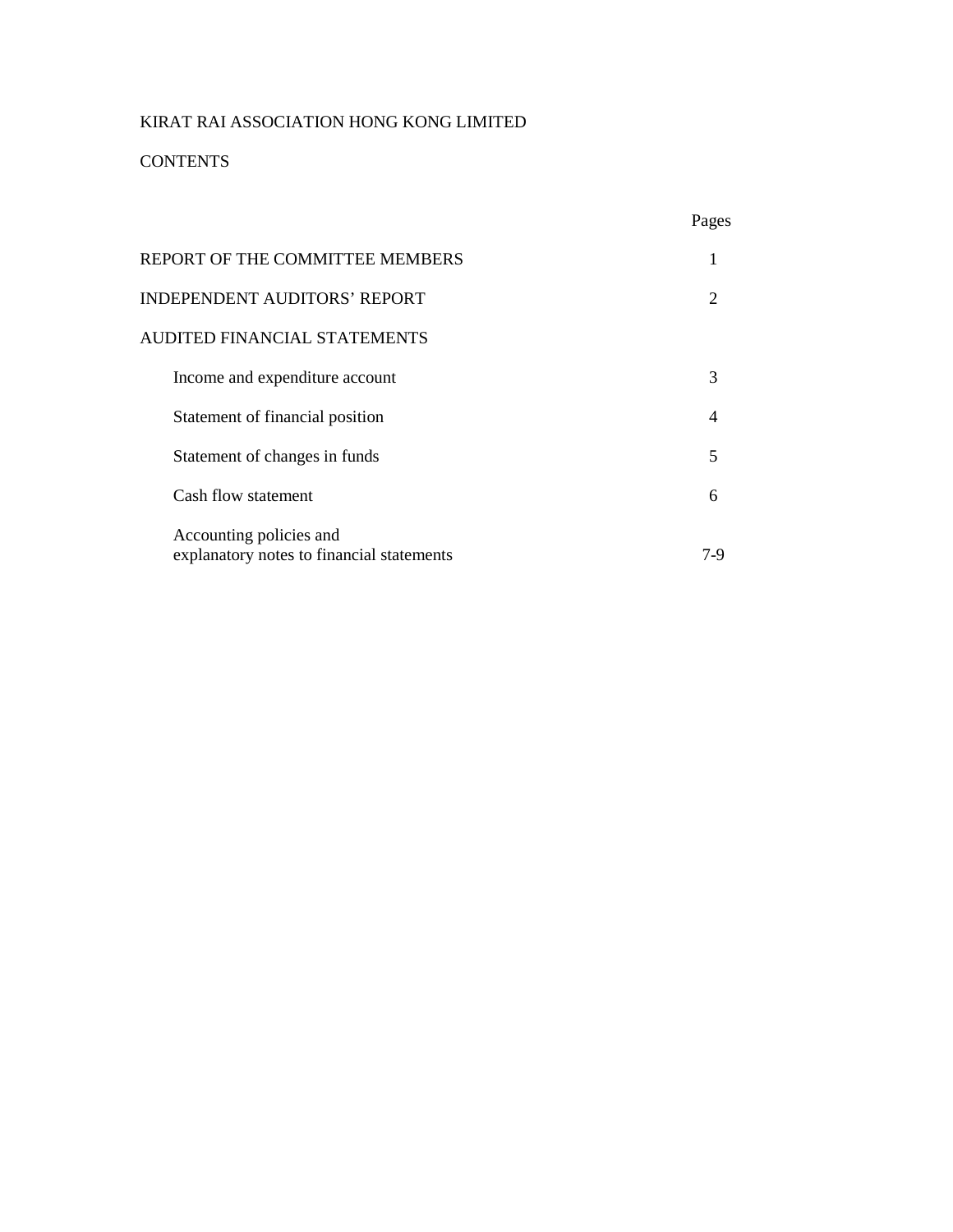## REPORT OF THE COMMITTEE MEMBERS

The Committee Members herein present their report and the audited financial statements of the KIRAT RAI ASSOCIATION HONG KONG LIMITED (the "Association") for the year ended 31 March 2015.

### Principal activities

The Association's principal activities are to maintain social integrity, acquire equality and justice, by protecting, preserving and promoting distinct social and cultural identity and linguistic diversity of Kirat Rai.

### Results

The Association's surplus for the year ended 31 March 2015 and its state of affairs at that date are set out in the financial statements on page 3 to 9.

### Property, Plant and Equipment

Details of movement in property, plant and equipment during the year are set out in note 5 in the financial statements.

#### Committee Members

The Committee Members of the Association during the year and at the date of this report were:

Rai Bimal Rai Kisan Rai Lalparsad Rai Pitambar Rai Shashi Madan

There being no provision to the contrary in the Articles of Association for rotation, all committee members continue in office.

### Committee Members' interests in transactions, arrangements or contracts

Saved as disclosed in note 6 of the financial statements, no transactions, arrangements or contracts of significance to which the Association was a party in which a committee member of the Association had a material interest subsisted at the end of the year or at any time during the financial year.

### Auditors

A resolution for the re-appointment of CC Alliance & Co., Certified Public Accountants, as auditors of the Association will be proposed at the forthcoming annual general meeting.

### ON BEHALF OF THE BOARD

CHAIRMAN, Hong Kong 30 September 2016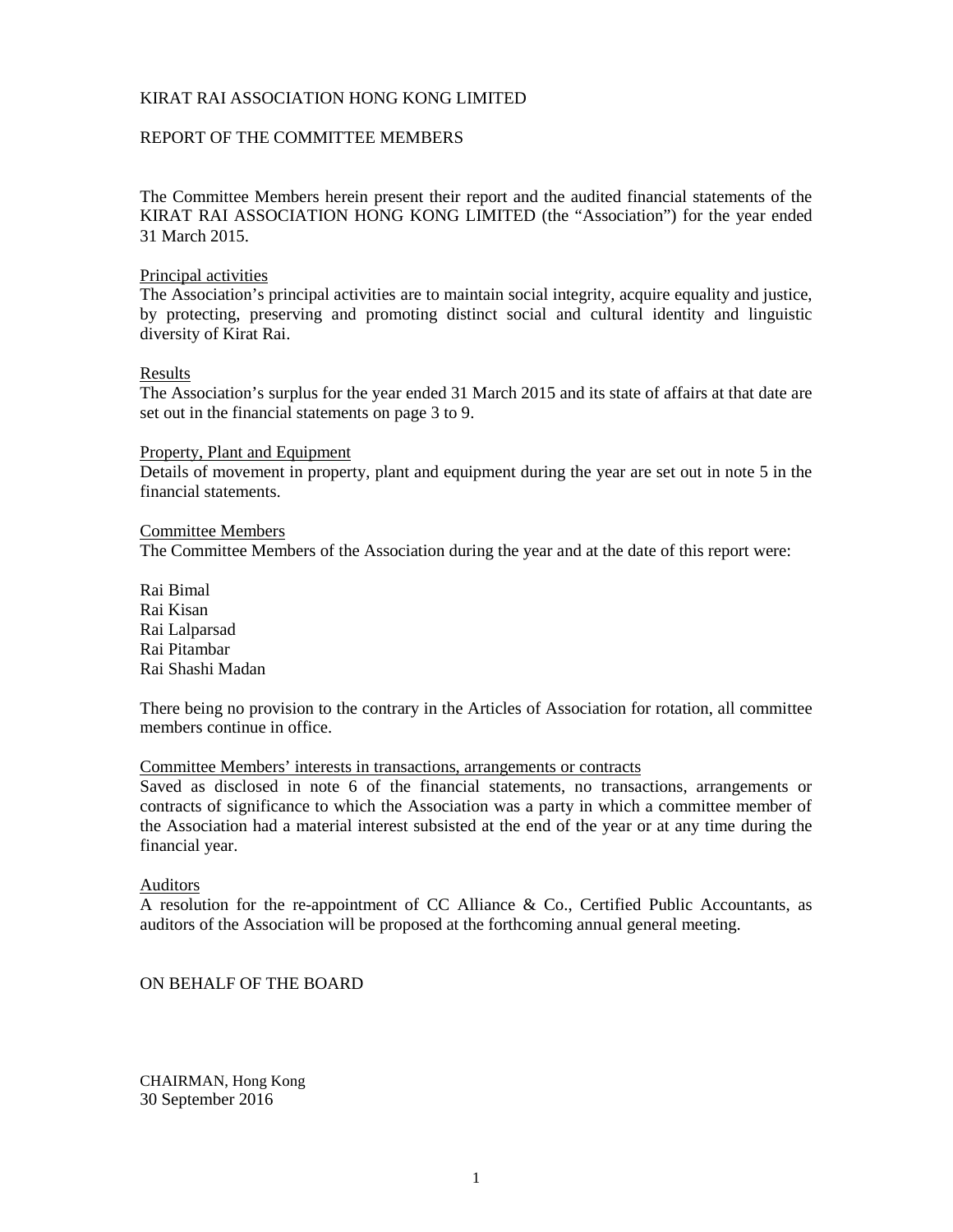#### INDEPENDENT AUDITORS' REPORT

To the members of KIRAT RAI ASSOCIATION HONG KONG LIMITED (incorporated in Hong Kong with limited by guarantee)

#### Report on the Financial Statements

We have audited the financial statements of KIRAT RAI ASSOCIATION HONG KONG LIMITED set out on pages 3 to 9 which comprise the statement of financial position as at 31 March 2015, and the income and expenditure account, statement of changes in funds and cash flow statement for the year then ended, and a summary of significant accounting policies and other explanatory information.

#### Committee Members' responsibility for the financial statements

The Committee Members are responsible for the preparation of financial statements that give a true and fair view in accordance with Hong Kong Financial Reporting Standards issued by the Hong Kong Institute of Certified Public Accountants and the Hong Kong Companies Ordinance, and for such internal control as the directors determine is necessary to enable the preparation of financial statements that are free from material misstatement, whether due to fraud or error.

#### Auditors' responsibility

Our responsibility is to express an opinion on these financial statements based on our audit. Our report is made solely to you, as a body, and for no other purpose. We do not assume responsibility towards or accept liability to any other person for the content of this report. We conducted our audit in accordance with Hong Kong Standards on Auditing issued by the Hong Kong Institute of Certified Public Accountants. Those standards require that we comply with ethical requirements and plan and perform the audit to obtain reasonable assurance as to whether the financial statements are free from material misstatement.

An audit involves performing procedures to obtain audit evidence about the amounts and disclosures in the financial statements. The procedures selected depend on the auditors' judgment, including the assessment of the risks of material misstatement of the financial statements, whether due to fraud or error. In making those risk assessments, the auditors consider internal control relevant to the entity's preparation of financial statements that give a true and fair view in order to design audit procedures that are appropriate in the circumstances, but not for the purpose of expressing an opinion on the effectiveness of the entity's internal control. An audit also includes evaluating the appropriateness of accounting policies used and the reasonableness of accounting estimates made by the Committee Members, as well as evaluating the overall presentation of the financial statements.

We believe that our audit evidence we have obtained is sufficient and appropriate to provide a basis for our audit opinion.

#### Opinion

In our opinion the financial statements give a true and fair view of the state of affairs of the Association as at 31 March 2015 and of its surplus and cash flows for the year then ended in accordance with Hong Kong Financial Reporting Standards and have been properly prepared in accordance with the Hong Kong Companies Ordinance.

CC Alliance CPA & Co. Certified Public Accountants 30 September 2016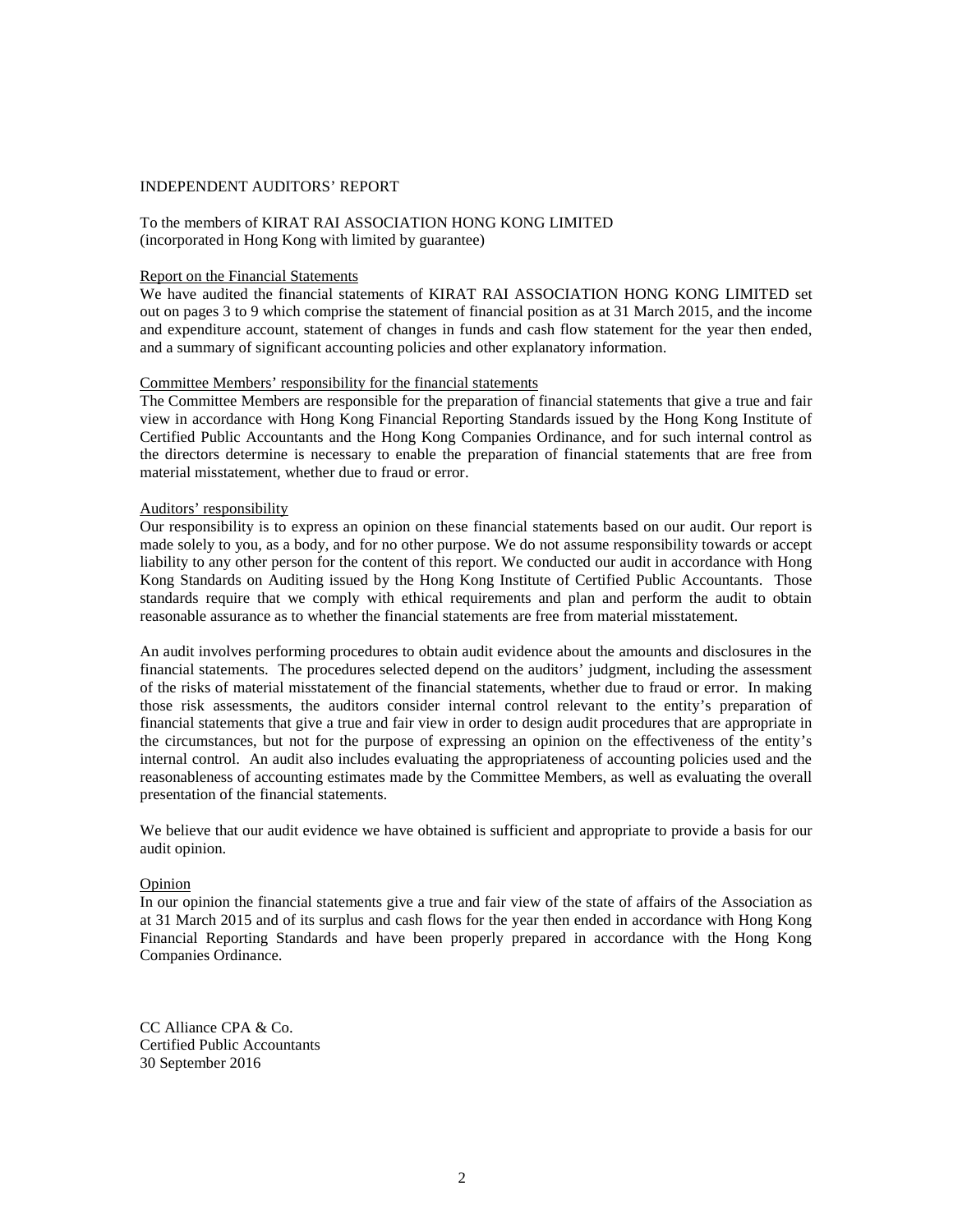# INCOME AND EXPENDITURE ACCOUNT

# For the year ended 31 March 2015

|                                           | <b>Notes</b> | 2015    | 2014    |
|-------------------------------------------|--------------|---------|---------|
|                                           |              | HK\$    | HK\$    |
| <b>INCOME</b>                             |              | 47,870  | 333,607 |
| <b>OTHER INCOME</b>                       |              |         |         |
| Specific donations                        | 3            | 615,188 |         |
| <b>EXPENDITURE</b>                        |              |         |         |
| Accessories                               |              |         | 2,858   |
| Accounting fees                           |              | 1,000   |         |
| Administrative expense                    |              | 105     |         |
| Advertisement                             |              |         | 3,000   |
| Audit fees                                |              | 3,000   | 3,000   |
| Depreciation expense                      |              | 302     | 302     |
| Donations                                 |              | 13,000  | 3,355   |
| Gifts, flowers and funeral expenses       |              |         | 3,070   |
| Meals and refreshments                    |              |         | 8,938   |
| Office supplies                           |              | 4,000   | 4,239   |
| Printing & stationery                     |              | 1,672   | 10,012  |
| Rent, rates and management fees           |              | 60,000  | 14,400  |
| Religious, cultural and social activities |              | 10,400  | 209,785 |
| Repairs & maintenance                     |              | 10,000  | 250     |
| Secretarial fees                          |              | 2,000   |         |
| Sundry expenses                           |              |         | 2,792   |
| Uniforms                                  |              |         | 633     |
| <b>Utilities</b>                          |              |         | 2,992   |
|                                           |              | 105,479 | 269,626 |
| Surplus for the year                      |              | 557,579 | 63,981  |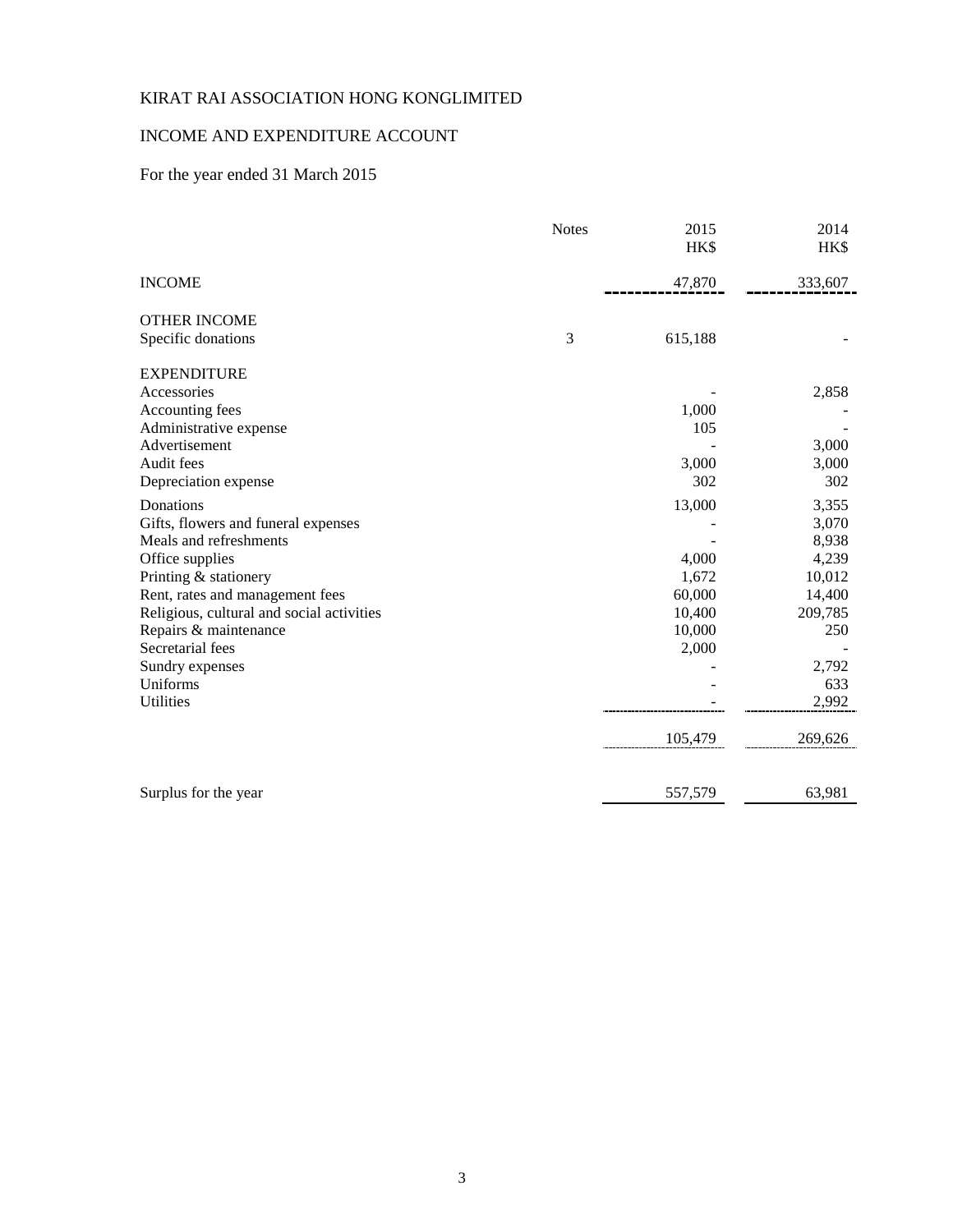# STATEMETN OF FINANCIAL POSITION

# As at 31 March 2015

|                                       | <b>Notes</b> | 2015<br>HK\$ | 2014<br>HK\$ |
|---------------------------------------|--------------|--------------|--------------|
| NON-CURRENT ASSETS                    |              |              |              |
| Property, plant and equipment         | 5            | 2,662        | 2,964        |
| <b>CURRENT ASSETS</b>                 |              |              |              |
| Deposits and prepayment               |              | 3,600        | 3,600        |
| Cash and bank balance                 |              | 178,716      | 112,049      |
| Amount due from Nepal Finance Limited | 6            | 450,000      |              |
| <b>Sundry Debtors</b>                 |              | 31,664       |              |
|                                       |              | 663,980      | 115,649      |
| <b>CURRENT LIABILITIES</b>            |              |              |              |
| Accruals                              |              | 7,000        | 3,000        |
| Other payables                        |              |              | 13,550       |
|                                       |              | 7,000        | 16,550       |
| NET CURRENT ASSETS                    |              | 656,980      | 99,099       |
|                                       |              |              |              |
| <b>NET ASSETS</b>                     |              | 659,642      | 102,063      |
| <b>ACCUMULATED FUNDS</b>              |              | 659,642      | 102,063      |

The financial statements on pages 3 to 9 were approved and authorized for issue by the board of Committee Members on 30 September 2016.

**Contract Contract Contract** 

Committee member Committee member

\_\_\_\_\_\_\_\_\_\_\_\_\_\_\_\_\_\_\_\_\_\_\_\_\_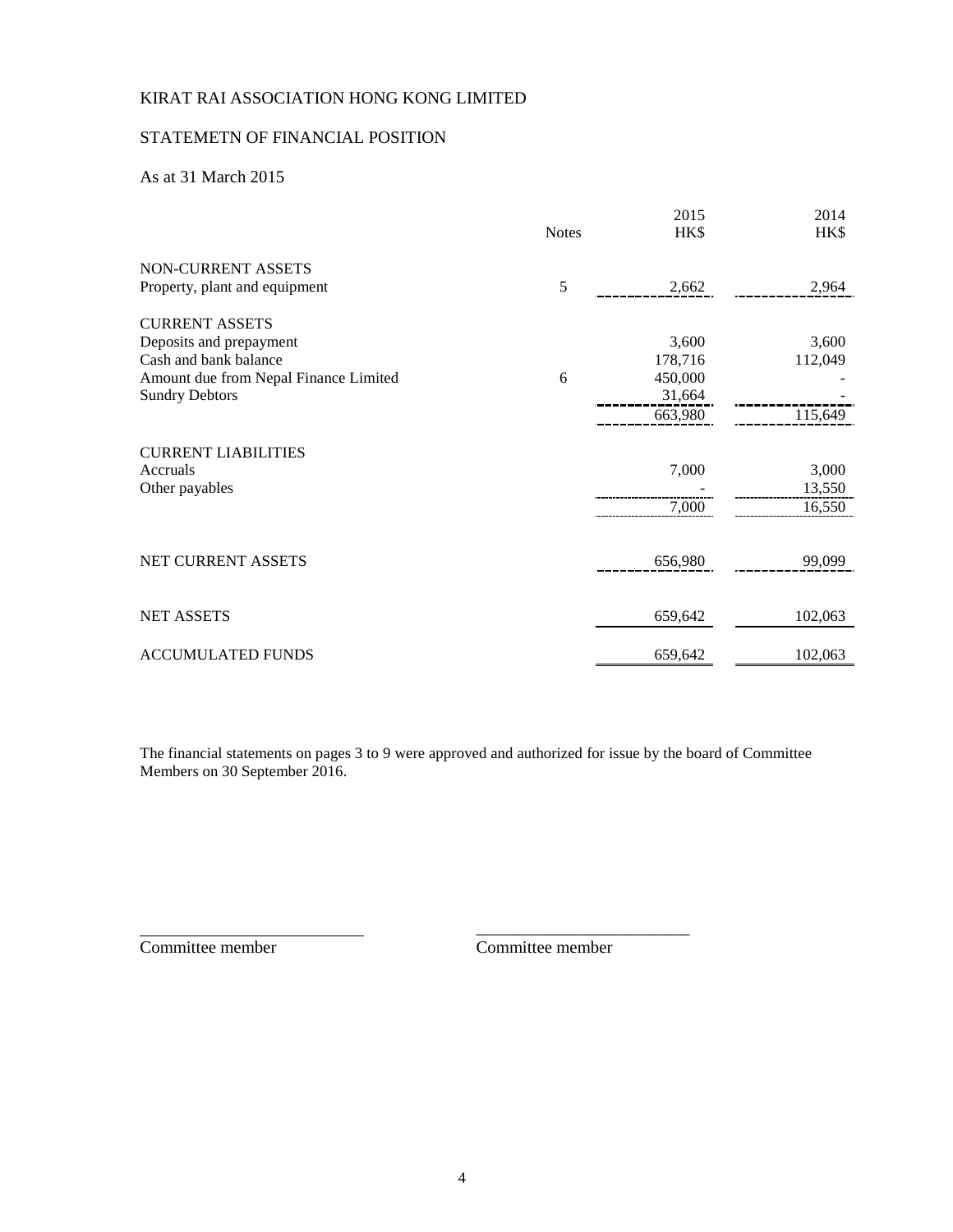# STATEMENT OF CHANGES IN FUNDS

# For the year ended 31 March 2015

|                                       | 2015<br>HK\$ | 2014<br>HK\$ |  |
|---------------------------------------|--------------|--------------|--|
| Accumulated fund at beginning of year | 102,063      | 38,082       |  |
| Surplus for the year                  | 557,579      | 63,981       |  |
| Accumulated fund at 31 March          | 659,642      | 102,063      |  |
|                                       |              |              |  |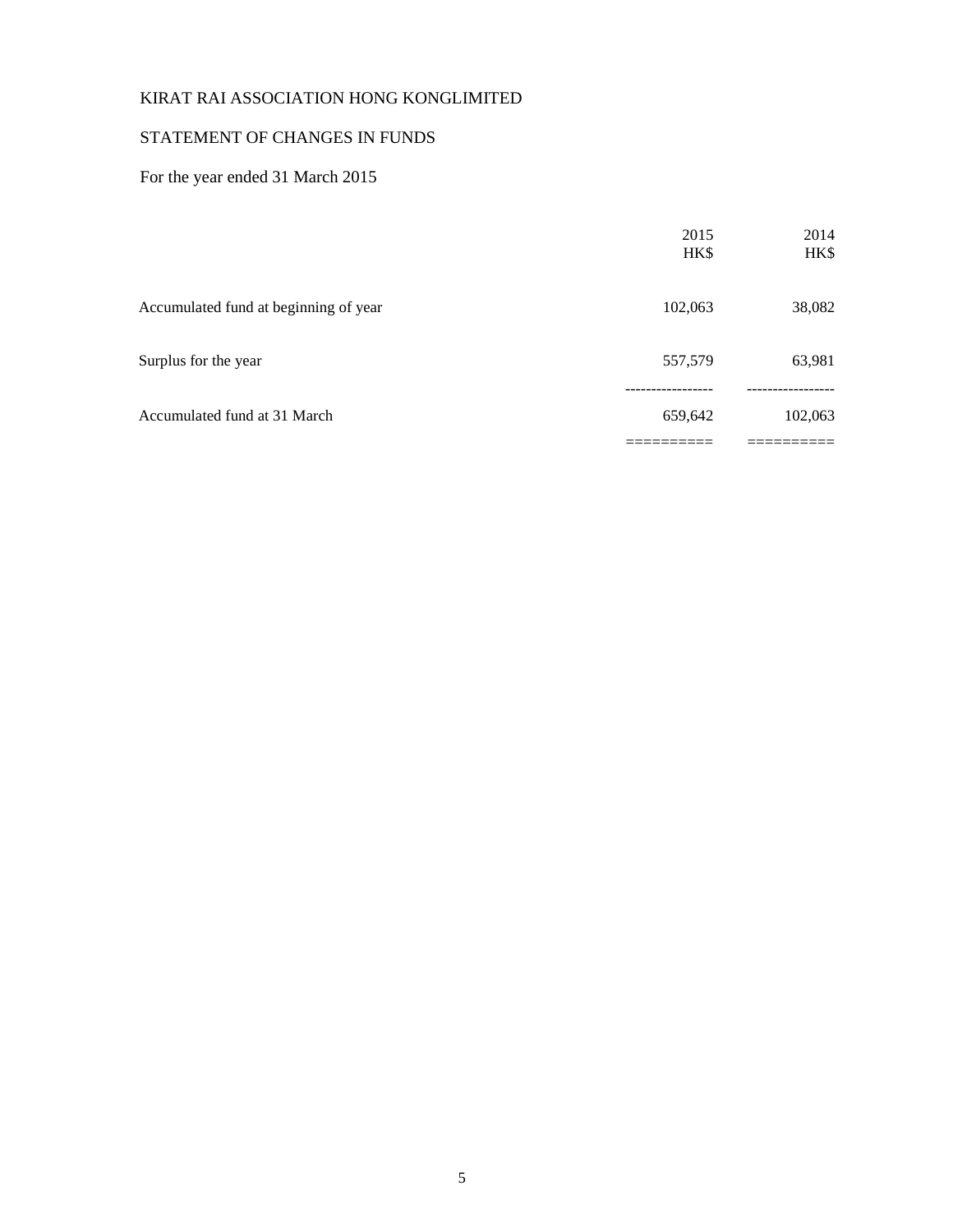# CASH FLOW STATEMENT

# For the year ended 31 March 2015

|                                                   | 2015<br>HK\$ | 2014<br>HK\$      |
|---------------------------------------------------|--------------|-------------------|
| <b>CASH FLOWS FROM OPERATING ACTIVITIES</b>       |              |                   |
| Surplus for the year                              | 557,579      | 63,981            |
| Adjustments for:                                  |              |                   |
| Depreciation                                      | 302          | 302               |
| Operating profit before working capital changes   | 557,881      | 64,283            |
| <b>CHANGE IN WORKING CAPITAL</b>                  |              |                   |
| Increase in deposits and prepayment               |              |                   |
| Increase in amount due from Nepal Finance Limited | (450,000)    |                   |
| Increase in sundry debtors                        | (31, 664)    |                   |
| (Decrease)/Increase in other payables             |              | $(13,550)$ 13,550 |
| (Decrease)/Increase in accruals                   | 4,000        | (1,000)           |
| CASH GENERATED FROM OPERATING ACTIVITIES          | 66,667       | 76,833            |
| <b>INVESTING ACTIVITIES</b>                       |              |                   |
| Purchase of fixed assets                          |              |                   |
| NET CASH OUTFLOW FROM INVESTING ACTIVITIES        |              |                   |
| NET INCREASE IN CASH AND CASH EQUIVALENTS         | 66,667       | 76,833            |
| Cash and cash equivalents at beginning of year    | 112,049      | 35,216            |
| Cash & cash equivalents at end of year            | 178,716      | 112,049           |
|                                                   |              |                   |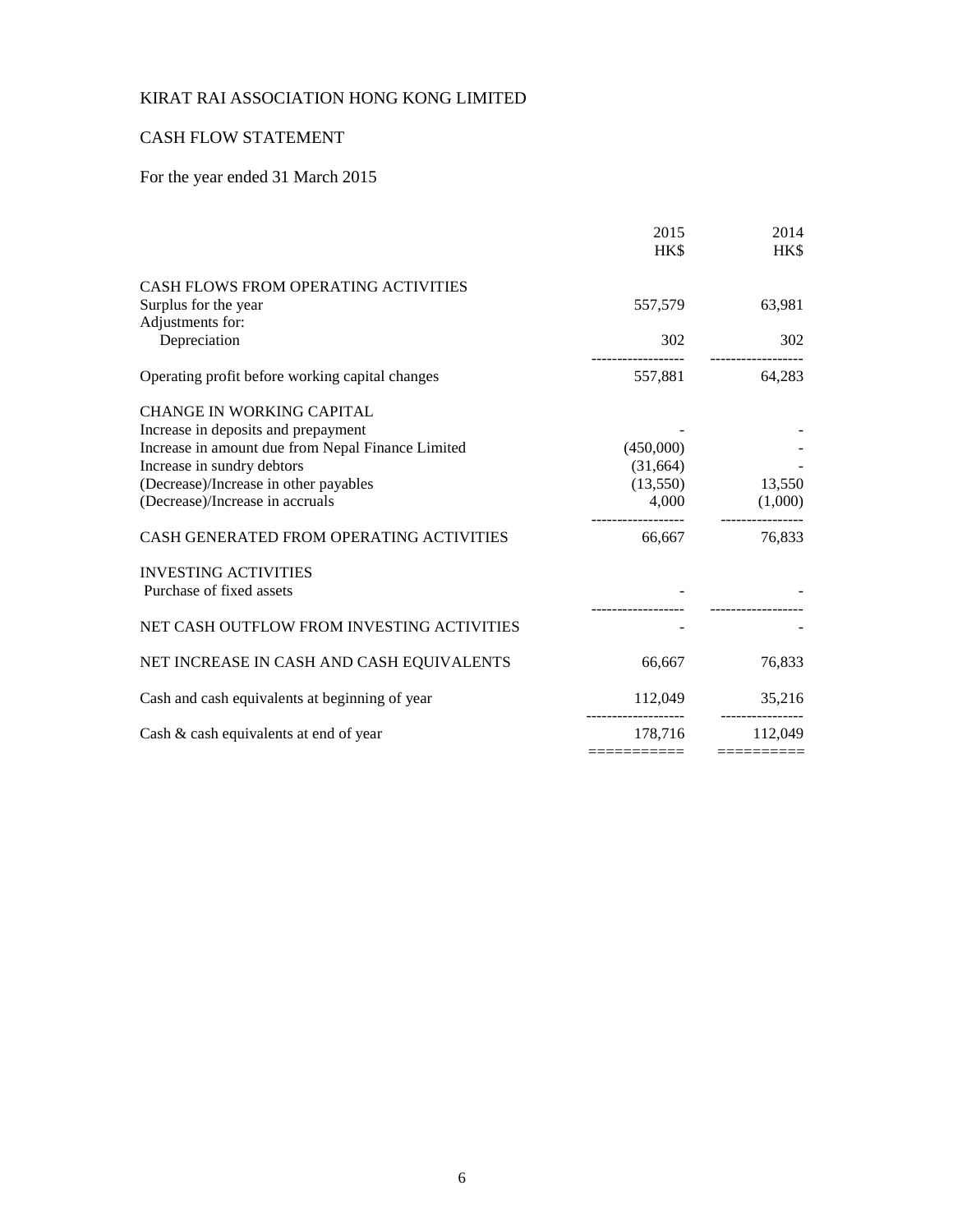## ACCOUNTING POLICIES AND EXPLANATORY NOTES TO FINANCIAL STATEMENTS

31 March 2015

## CORPORATE INFORMATION

KIRAT RAI ASSOCIATION HONG KONG LIMITED (the "Association") is a limited company incorporated in Hong Kong under the Hong Kong Companies Ordinance as a company limited by guarantee and not having a share capital. It is engaged to maintain social integrity, acquire equality and justice by protecting, preserving and promoting distinct social and cultural identity and linguistic diversity of Kirat Rai.

## 1. SIGNIFICANT ACCOUNTING POLICIES

### Basis of preparation of financial statements

These financial statements have been prepared in accordance with the Hong Kong Financial Reporting Standards (HKFRSs) (which also include Statements of Standard Accounting Practice and Interpretations) issued by the Hong Kong Institute of Certified Public Accountants ("HKICPA"), accounting principles generally accepted in Hong Kong and the Hong Kong Companies Ordinance. The financial statements have been prepared under the historical cost convention.

The preparation of financial statements in conformity with HKFRSs requires management to make judgements, estimates and assumptions that affect the application of policies and reported amounts of assets, liabilities, income and expenditure. The estimates and associated assumptions are based on historical experience and various other factors that are believed to be reasonable under the circumstances, the results of which form the basis of making the judgements about carrying values of assets and liabilities that are not readily apparent from other sources. Actual results may differ from these estimates.

The estimates and underlying assumptions are reviewed on an ongoing basis. Revisions to accounting estimates are recognized in the year in which the estimate is revised if the revision effects only that year, or in which the year of revision and future years if the revision affects both current and future years.

### Revenue recognition

Revenue is recognized on the basis of cash received and receivable from membership fee, donation and other contribution.

### Property, plant and equipment

Property, plant and equipment are stated at cost less accumulated depreciation and accumulated impairment losses. The cost of an item of property, plant and equipment comprises its purchase price and any directly attributable costs of bringing the asset to its working condition and location for its intended use. Expenditure incurred after item of property, plant and equipment have been put into operation, such as repairs and maintenance, is normally charged to the income statement in the year in which it is incurred. In situations where it can be clearly demonstrated that the expenditure has resulted in an increase in the future economic benefits expected to be obtained from the use of an item of property, plant and equipment, and where the cost of the item can be measured reliably, the expenditure is capitalized as an additional cost of that asset or as a replacement.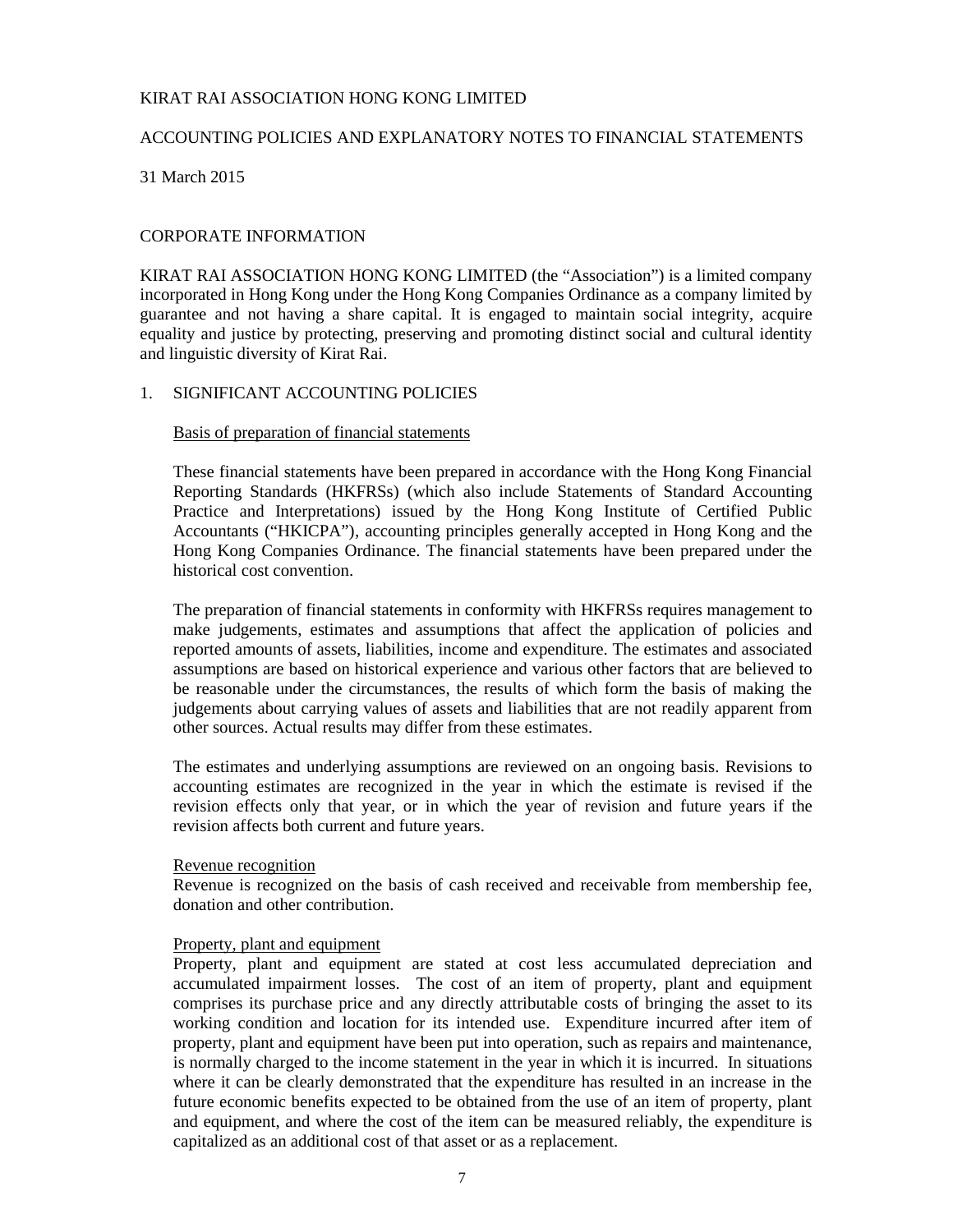## ACCOUNTING POLICIES AND EXPLANATORY NOTES TO FINANCIAL STATEMENTS

31 March 2015

## 1. SIGNIFICANT ACCOUNTING POLICIES-CONTINUED

#### Property, plant and equipment (continued)

Depreciation is calculated on the straight-line basis to write off the cost of each item of property, plant and equipment to its residual value over its estimated useful life. The principal annual rates used for this purpose are:

Property, plant & equipments 20%

## Impairment of assets

Assets that have an indefinite useful life are not subject to amortization, which are at least tested annually for impairment and are reviewed for impairment whenever events or changes in circumstances indicate that the carrying amount may not be recoverable. Assets that are subject to amortisation are reviewed for impairment whenever events or changes in circumstances indicate that the carrying amount may not be recoverable. An impairment loss is recognized for the amount by which the asset's carrying amount exceeds its recoverable amount. The recoverable amount is the higher of an asset's fair value less costs to sell and value in use. For the purposes of assessing impairment, assets are grouped at the lowest levels for which there are separately identifiable cash flows (cash-generating units).

### Operating leases

Leases where substantially all the rewards and risks of ownership of assets remain with the lessor are accounted for as operating leases. Rentals applicable to such leases are dealt with in the income and expenditure account over the terms of the lease.

#### Cash and cash equivalents

Cash comprises cash on hand and at bank and demand deposits with bank. Cash equivalents are short-term, highly liquid investments that are readily convertible to known amounts of cash and which are subject to an insignificant risk of changes in value.

#### Income tax

The Association is exempted from Hong Kong profits tax under the provision of Section 88 of the Hong Kong Inland Revenue Ordinance.

### 2. LIQUIDITY RISK

Prudent liquidity risk management implies maintaining sufficient cash. To manage its liquidity risk, the Association has maintained an adequate cash position.